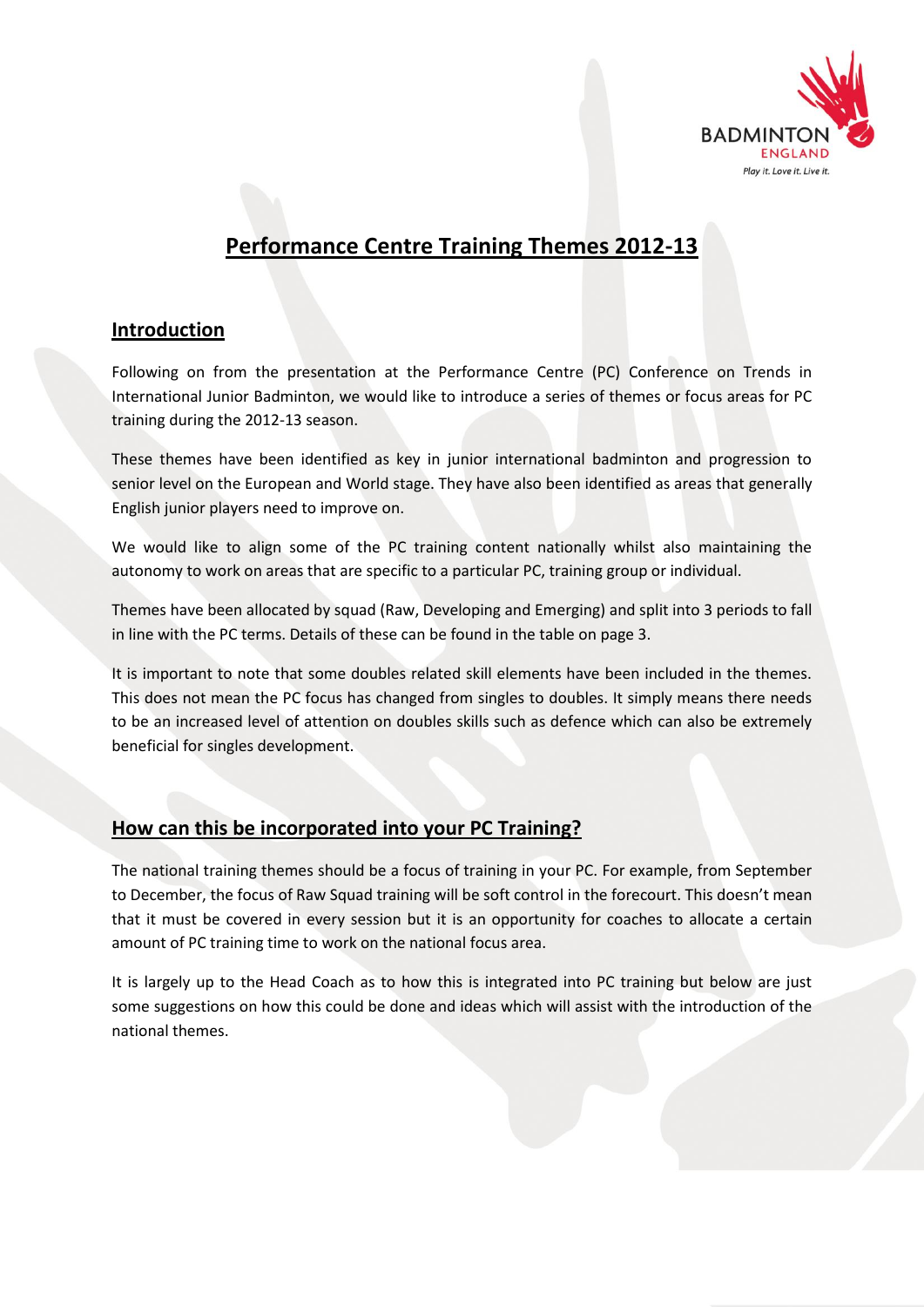

### **Suggestions for Implementation**

- Introduce the theme to your players at the start of the term and explain that it is a national training focus across all PCs.
- Communicate the themes to the wider coaching team and provide support in delivery of the training theme content.
- Use videos of world class players to demonstrate the ideal model relating to the specific area.
- Use videos of top juniors as a model of the visible next step relating to the specific area.
- Identify some key practices at the start of the term which will be useful in developing the specific area and also as a benchmark for improvement.
- Allocate a specific time for the squad to work on the national theme.

## **Resources**

We are currently in the process of developing some video resources to support the delivery of training theme content from January to April.

In the meantime, many of the workshops at the recent PC conference were designed to support you in the delivery of the various topics/themes so please use and apply some of this in your training sessions.

Your Performance Centre Advisors will be providing support and ideas as part of their on-court visits. We will also be running regional workshops which will include content appropriate to the areas identified in the table below.

In addition there are a number of resources you can access online to support the delivery of the themes. Some suggested resources and web links can be found below.

**[http://www.bestoncourt.com](http://www.bestoncourt.com/)**

**[http://www.badmintonconnect.com](http://www.badmintonconnect.com/)**

**[http://www.badmintonworld.tv](http://www.badmintonworld.tv/)**

**[http://www.badminton.tv](http://www.badminton.tv/)**

**<http://www.youtube.com/user/AllEnglandBadminton>**

**[http://www.badmintonlife.com](http://www.badmintonlife.com/)**

**[http://www.badminton-information.com](http://www.badminton-information.com/)**